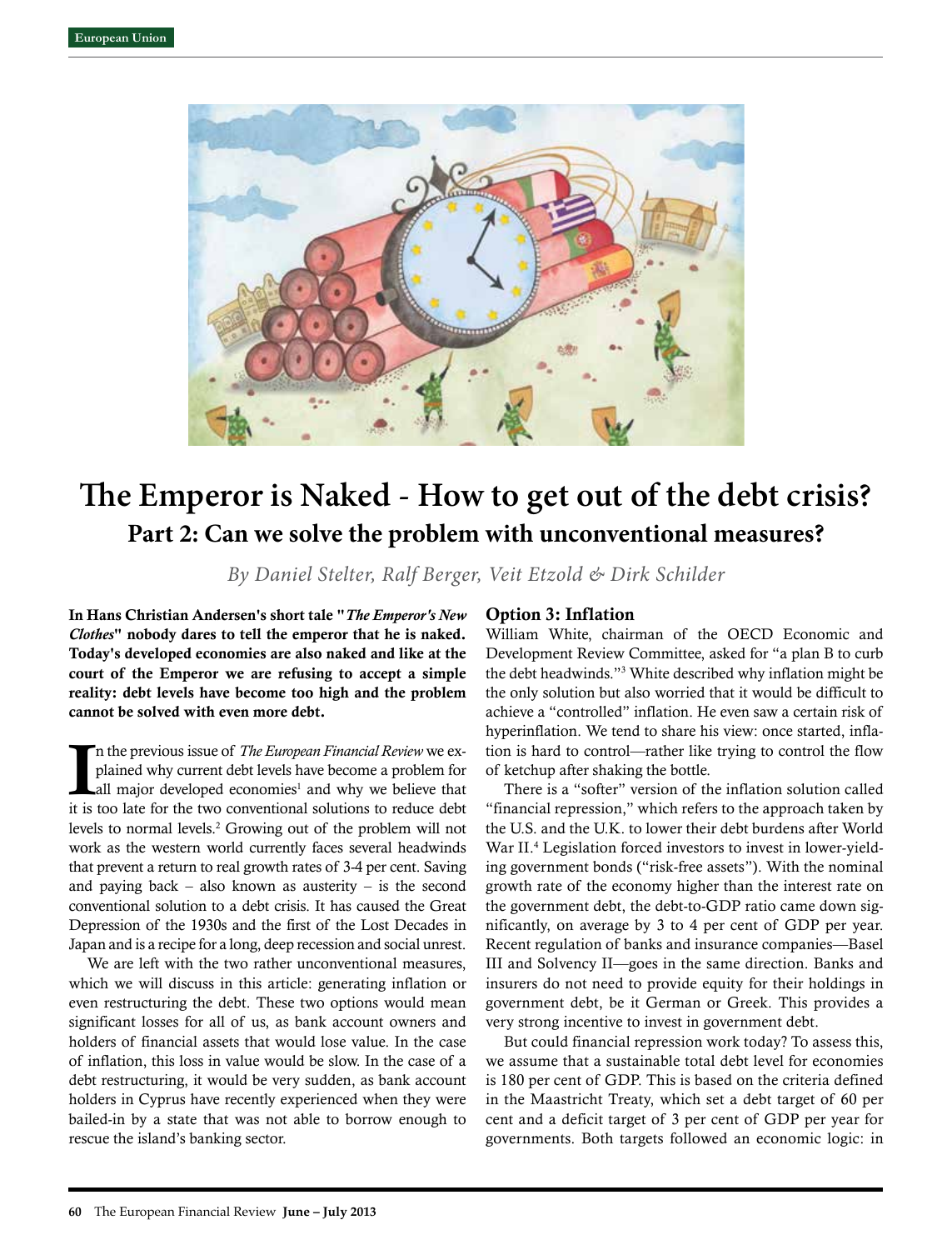an environment of 5 per cent interest rates and 3 per cent GDP growth, a 60 per cent debt-to-GDP ratio is sustainable (as 5 per cent interest incurred on 60 per cent equals a 3 per cent interest burden incurred on total GDP). Higher debt ratios are sustainable only if either the interest rate is lower (as in past years) or the growth rate of the economy is higher.

Applying the same logic to private households and nonfinancial companies seems reasonable.<sup>5</sup> It is not necessary for the debt load to be equally distributed among all three sectors, because a more highly indebted government could use funds (taxes) from a less leveraged private sector. Still, breaking the 60 per cent threshold is a strong sign of a potential build-up of imbalances that could lead to economic difficulties in the future. Indeed, as the experience of recent years shows, countries like Spain and Ireland are under significant economic pressure in spite of relatively low government debt—because they suffer from relatively high private-debt burdens.

Assuming 180 per cent of GDP to be the sustainable debt level for countries, Figure 1 shows a simulated financial-repression solution on the basis of three scenarios in which nominal GDP growth exceeds the interest rate of the economy. The greater the difference, the faster the relative deleveraging. Even in the relatively optimistic scenario of a 5 percentage point difference between nominal growth and nominal interest rates, it would take between 4 years (in Germany) and 19 years (in Ireland) to return the debt load to sustainable levels. This scenario is quite optimistic because it assumes that the total debt burden only grows by its interest rate (that is, this scenario does not include additional debt to fund stimulus programs or to cover other expenses, such as the increased costs of demographic aging). If we assume a modest repression of 1 percentage point then the period of financial repression needs to be much longer—between 17 years in Germany and 89 in Ireland.

In 2011, Germany, France, the U.K., and the U.S. managed



**Note:** 2011 data, Portugal interest paid as of 2010

Non-consolidated total liabilities of governments, households, and non-financial corporations (loans only) at market prices **Source:** OECD; BCG analysis

to achieve a nominal growth rate above the interest rate, mostly thanks to higher inflation, with real economic growth remaining sluggish. But virtually all the major Western countries are still struggling to achieve a positive growth-to-interest rate gap of more than 1 percentage point.

Successful financial repression requires tangible inflation. The greater the gap between interest rates and growth, the faster the financial repression.

In today's low-growth environment, an excess growth rate over the interest rate can only be achieved through higher inflation levels while keeping average interest rates at historically low levels for all sectors. The Federal Reserve, like the ECB, aggressively lowered interest rates following the financial crisis of 2008, leaving interest rates at record low levels—notwithstanding small steps taken by the ECB to increase rates. The key precondition to achieving low interest rates is creditor trust—trust in the central bank's ability and willingness to fight inflation and trust in the debtor's ability and willingness to pay its debts. For countries such as the U.S. and Germany, the market assumes no credit risk. It seems highly probable that these countries will be able to hold their interest rates low. For other countries in the euro zone, however, we see a significant risk that it will not be possible to lower interest rates enough for financial repression to work, unless the ECB continues to buy these countries' bonds in large volumes—in effect, monetising government debt. This would increase the probability of significant inflation.

In other words, successful financial repression requires tangible inflation. The greater the gap between interest rates and growth, the faster the financial repression. Let's look at the math. Assume that an economy takes on 2 per cent of new debt in addition to its interest payments, that the nominal interest rate is 3 per cent, and that real economic growth is 1 per cent. In order to achieve a 3 per cent financial repression, the rate of inflation would need to be 7 per cent.<sup>6</sup>

Financial repression would have to be significant and would require close political coordination. Governments would have to intervene significantly in financial markets, including banning cross-border capital flows and imposing strict regulation on how savings have to be invested in order to secure low interest rates across all sectors. Still, it will be difficult to control inflation, just as it is difficult to control the flow of ketchup after shaking the bottle…

### Option 4: Debt restructuring

As discussed, financial repression will not be easy to achieve and will take many years. If the overall debt load continues to grow faster than the economy, at some point the politicians might conclude that debt restructuring is inevitable. Such a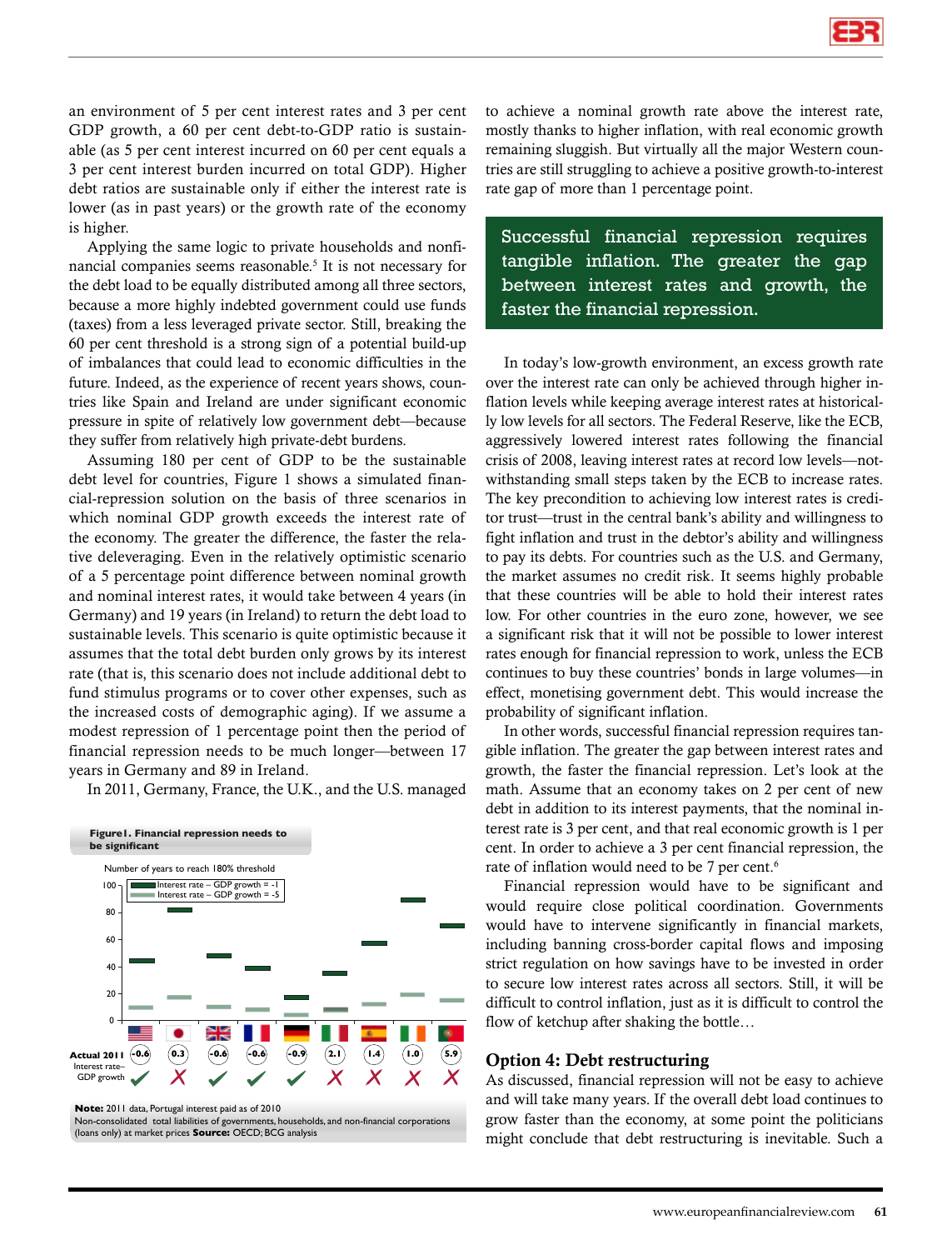

course of action would not be new. In ancient Mesopotamia, debt was commonplace; individual debts were recorded on clay tablets. Periodically, upon the ascendancy of a new monarch, all debts would be cancelled: in other words, the clay tablets were destroyed. The challenge facing today's politicians is how to implement a similar debt cancellation.7

How much money are we talking about? The amounts are extraordinary. The threshold for sustainable government debt is a debt-to-GDP ratio of roughly 60 per cent. Applying that threshold to non-financial corporate debt and privatehousehold debt as well, gives an overall "sustainable debt-to-GDP ratio" of 180 per cent. Under those two assumptions, the current debt overhang is approximately  $\epsilon$ 7.4 trillion for the euro zone and \$14.1 trillion ( $\epsilon$ 10.8 trillion) for the U.S. (see Figure 2).<sup>8</sup> The challenge for politicians would be how to implement the write-off.

Implementing the Write-off. In Europe, the European Stability Mechanism (ESM) would probably need to assume the lead, providing the necessary funding for haircuts and restructuring funds, and supervising the implementation. For countries like Germany, the write-off would be relatively simple to organise: cutting government-sector debt alone would achieve the target total debt load of 180 per cent. This would imply a haircut for owners of German government bonds, leading to a loss of about one third.

In a similar way, excessive private-sector debt would need to be reduced. The most obvious target for debt reduction would be the mortgage market, since these loans are closely linked to the real estate market. Consumer loans would be cut by a fixed percentage. In the corporate sector—where credit problems are most acute in real estate companies—orderly restructuring would be required.

These write-offs would have to lead to a real reduction of the debt burden of the debtor, and not just to an adjustment on the creditor's balance sheet. If governments chose this course of action, only true debt relief (and thus an end to the painful deleveraging process) could lay the foundation for a return to economic growth. To follow this path, they would need to convince themselves that the overall benefit of an economic restart outweighed the risk of moral hazard.

Acknowledging Losses at Lenders. Writing off more than  $€7$  trillion in the Euro zone would have significant implications for lenders. Just look at the numbers. Assuming a proportional distribution between banks and insurers, banks in the euro zone would have to write off more than 10 per cent of total assets ( $\epsilon$ 3.7 trillion out of  $\epsilon$ 33 trillion in total assets).

Banks would need to write down their exposure to the different sectors and countries of the euro zone on the basis of the action required to reach the 60 per cent target level for each category of debt. For example, a bank with exposure to the German government would have to write off 31 per cent (calculated as current government debt—which is 87 per cent of GDP—less than 60 per cent target level stated as a proportion of current debt), and a bank with exposure to the Irish corporate sector would have to write off 69 per cent.

If politicians pursued this course, the losses would almost certainly exceed the equity of the banking sector—making it insolvent at an aggregate level. Of course, different banks would have managed their exposures differently, and some would not be exposed to such heavy write-downs. But for many, existing shareholders would be wiped out and the ESM would need to recapitalise. The governments of the euro zone would, in effect, own the banking sector, and they would need to undertake an overall restructuring of the sector before re-privatisation.

The majority of insurance company assets are managed on behalf of their customers. All losses of the insurance industry would be covered by the ESM directly by taking them over and guaranteeing full payback.

Funding the Restructuring. Restructuring the debt overhang in the euro zone would require financing and would be a daunting task. In order to finance controlled restructuring, politicians could well conclude that it was necessary to tax the

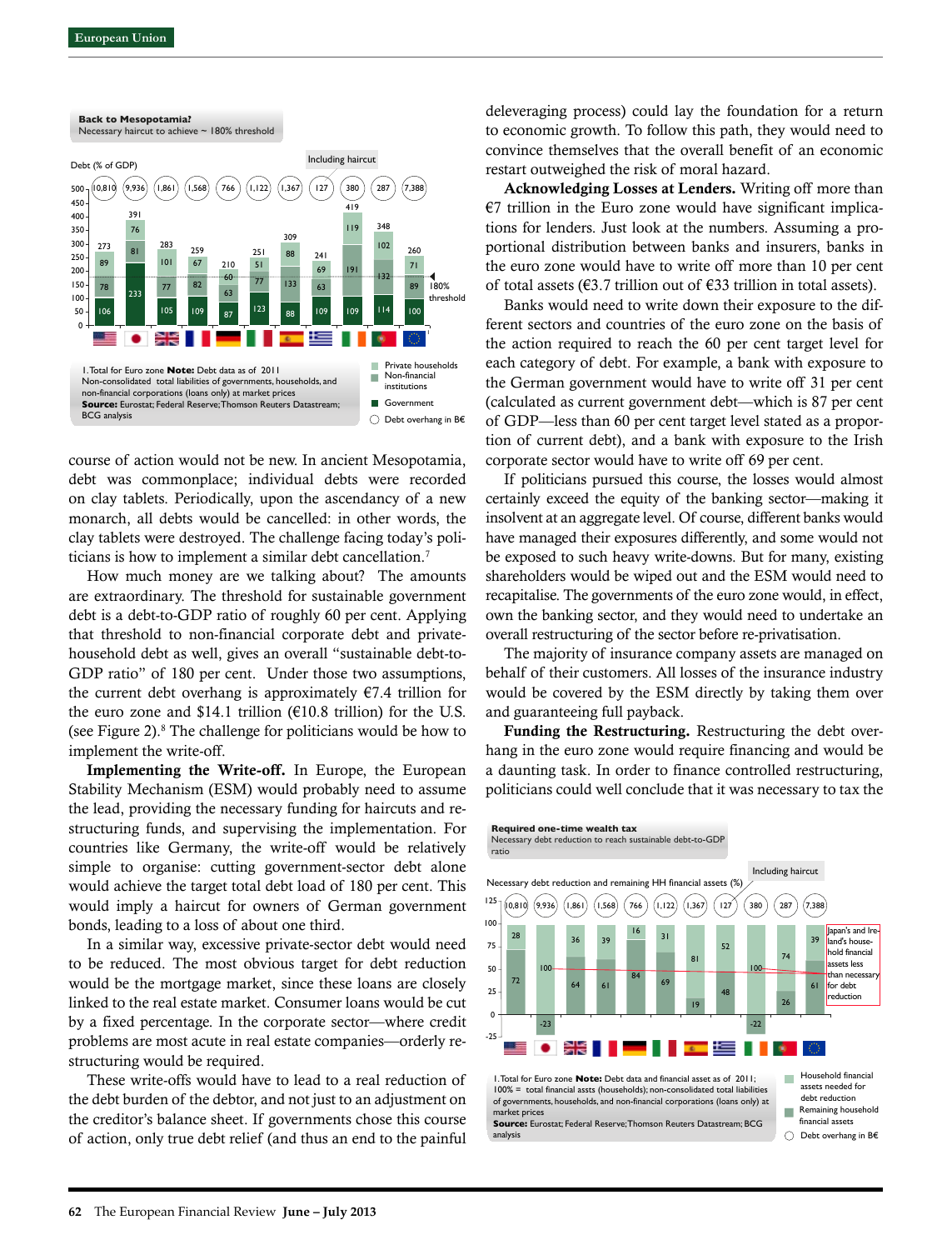existing wealth of the private sector. Many politicians would see taxing financial assets as the fairest way of resolving the problem. Taxing existing financial assets would acknowledge one fact: these investments are not as valuable as their owners think, as the debtors (governments, households, and corporations) will be unable to meet their commitments. Figure 3 shows the one-time tax on financial assets required to provide the necessary funds for an orderly restructuring.

For most countries, a haircut of between 16 to 48 (!) per cent would be sufficient to cover the costs of an orderly debt restructuring. Only in Spain and Portugal would the burden for the private sector be significantly higher; in Ireland and Japan, it would be too high because the financial assets of the Irish people are smaller than the required adjustment of debt levels. This underscores the dimension of the Irish real estate and debt bubble.

In the overall context of the future of the euro zone, politicians would need to propose a broader sharing of the burden so that taxpayers in such countries as Germany or France would contribute more than the share required to reduce their own debt load.9 This would be unpopular, but the banks and insurance companies in these countries would benefit. To ensure a socially acceptable sharing of the burden, politicians would no doubt decide to tax financial assets only above a certain threshold—€100,000, for example. Given that any such tax would be meant as a one-time correction of current debt levels, they would need to balance it by removing wealth taxes and capital-gains taxes. The drastic action of imposing a tax on assets would probably make it easier politically to lower income taxes in order to stimulate further growth.

Additional Fiscal Measures. Although the tax on financial assets would reflect the hidden losses of those assets, governments would need to implement an additional tax on real estate to ensure that property owners contribute to the overall restructuring. In contrast to the one-time wealth tax, this tax would likely be on capital gains as well as on income from real estate. (Politicians would probably argue that the measures to deal with the debt overhang reduce the downward pressure on real estate prices in markets like Spain.) To stimulate necessary additional investments, governments could create a further incentive for companies to invest in new equipment and R&D by imposing higher taxes on profits not reinvested.

Implementing Structural Changes. The program outlined above would not be very popular, although taxing the wealthy could well garner populist support. Moreover, the reduction of debt alone would not be sufficient to ensure the future stability of the euro zone. Any debt restructuring would need to be accompanied by some additional measures:

- A clear commitment of governments to stick to the 60 per cent debt ceiling and the 3 per cent maximum annual deficit going forward. There could be pressure to make such commitments part of the constitution of the member states, with EU institutions having the power to enforce compliance.
- The funding of all European government debt would be done with Eurobonds. (EU-wide Eurobonds would not be a

solution today: they would only postpone the problem and reduce the pressure to adjust public deficits in the countries of the periphery.) A government could borrow only via the ESM, thereby ensuring compliance with the 60 per cent rule.

Establishment of a mechanism to control the growth of debt in the private sector to avoid new debt bubbles in the future. This would probably be achieved with differentiated interest rates and capital requirements.

## What will happen?

We believe that it would be preferable to stop the vicious circle of too much debt leading to more debt by executing a program of structured workouts and write-offs. Creditors would need to accept that they have lost a sizable portion of their money. The longer the day of reckoning is postponed, the more money will be lost.<sup>11</sup> The effect of compound interest is not well understood in either economics or politics. At a 5 per cent

#### **How to fix the Euro zone?**

It is a well-known fact that the countries of the periphery have lost competitiveness compared with the countries of northern Europe, notably Germany. A precondition for reducing their debt loads would be the ability to generate a trade surplus, which would require significant (and painful) lowering of unit labour costs.

The single currency amplifies the problem by taking away the option of devaluation. Regaining competitiveness by lowering salaries and increasing productivity would push these countries into a severe recession, making it impossible to reduce the debt load and simultaneously increasing the risk of social unrest. Reducing the debt burden and increasing competitiveness at the same time seems to be an impossible task.

A debt restructuring would help avoid a repetition of the euro zone debt crisis. But it would be insufficient to rebalance trade flows. Unable to devalue their own currencies, Spain, Portugal, and Greece—but also Italy and France—will have difficulty becoming competitive again. Unit labour costs are 10 to 30 per cent higher than in Germany. Both a reduction in wages and high unemployment would be needed to internally devalue these costs, which would take time. Facilitating the process of adjustment would require a policy mix of higher inflation, economic coordination (allowing salaries to rise faster in Germany than in the periphery), and the establishment of a fiscal union—thereby allowing for continued transfers from the stronger to the weaker economies. Germany would need to stimulate its domestic consumer demand and discourage the current high level of savings.

What are the other possibilities? Apart from another crisis, European governments might face the dissolution of the euro zone, with the introduction of national currencies or of smaller monetary areas. Splitting apart the euro zone is no solution to the debt crisis itself, as it would not address the debt overhang in an orderly way but would create the risk of financial chaos with even higher costs.<sup>10</sup> However, it would be an option after a debt restructuring if closer economic coordination and a fiscal union could not be implemented. The managed-exchange-rate mechanism of the European Monetary Union, which existed until the introduction of the euro, facilitated the process of adjustment in light of different developments in unit labour costs and was quite successful.